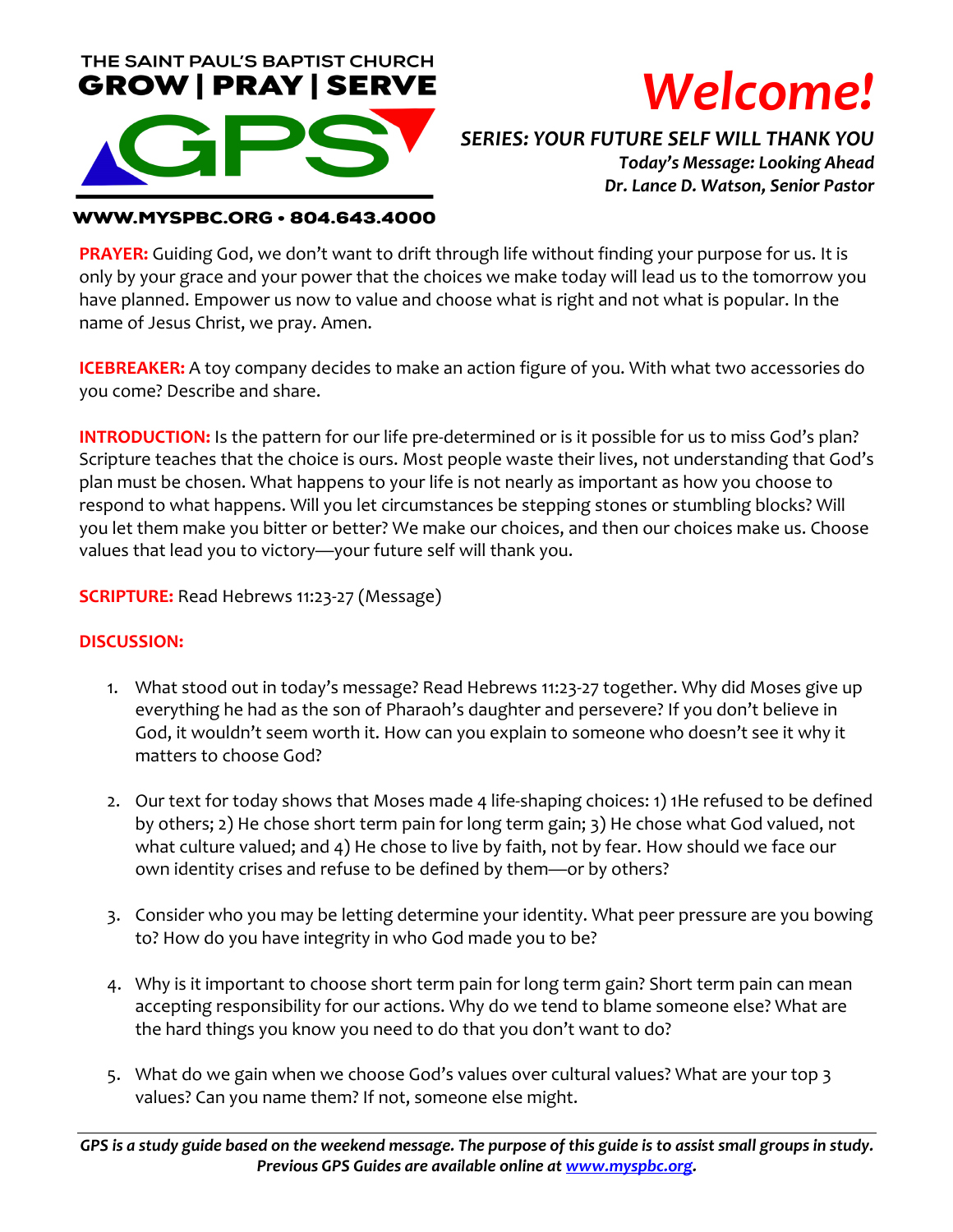



# *SERIES: YOUR FUTURE SELF WILL THANK YOU Today's Message: Looking Ahead Dr. Lance D. Watson, Senior Pastor*

#### **WWW.MYSPBC.ORG · 804.643.4000**

6. God values purpose more than popularity, people over pleasure, and peace of mind more than possessions. How would your life be different this year if you chose to live by faith, not by fear?

**CHALLENGE:** Evaluate your values. What is really important to you in life? Where are your values leading you ultimately? What changes (if any) do you need to make?

**SERVE: Pray** over Hebrews 11:23-27 this week. **Praise** God in advance for helping you to make the right choices and live by values that lead ultimately to victory. **Listen**: when you are quiet before God, it is amazing how clear things become. **Respond**. Write it down, live it out, give God praise!

**ANNOUNCEMENTS:** Take this time to share group announcements. Church wide and campus specific announcements can be found at www.myspbc.org. You can also "find, follow and like" our Facebook page at facebook.com/myspbc. Turn on your notifications.

**CELEBRATIONS:** Take this time to share praise reports (e.g. answered prayers, birthdays, anniversaries, promotions).

**PRAYER REQUESTS & PRAYER:** Take this time to share prayer requests. Close with prayer.